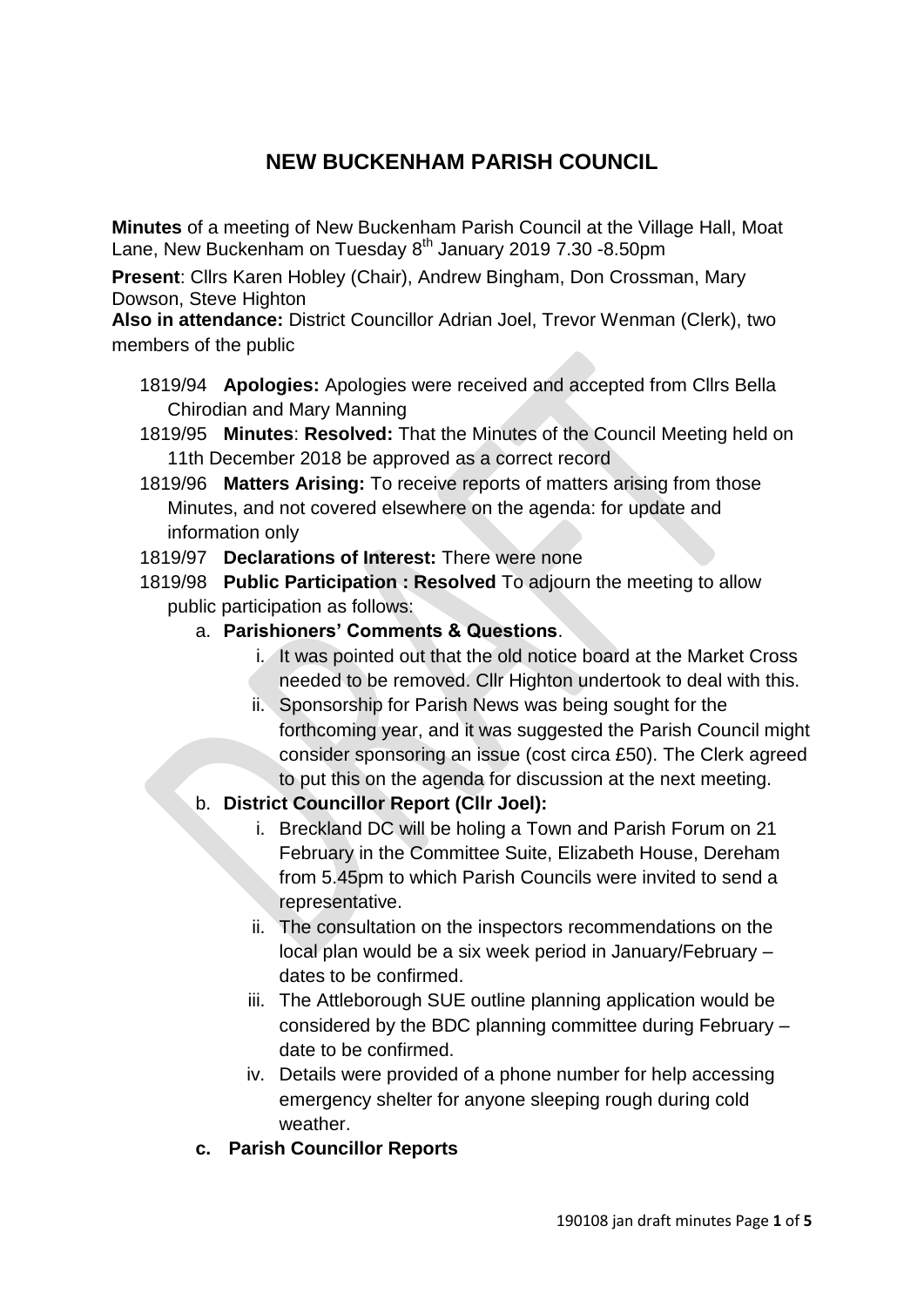- i. Cllr Bingham referred to two trees near the entrance to Moat Lane and St Martins Gardens that were in need of cutting back. The Clerk agreed to investigate ownership and discuss pruning works with the Council's contractor.
- ii. Elections. It was noted that Cllr Chirodian had indicated she intended to stand down at the May elections. The Chair agreed to write something for Parish News to encourage parishioners to consider standing.

#### 1819/99 **Financial Matters**

a. **Bank Reconciliation** Councillors received and noted the financial report to 31 December 2018, in particular the additional grant of £4,500 received from Breckland Council for the Neighbourhood Plan, which had been received just before Christmas

# b. **Budget and Precept 2019/20**

The Council considered a draft Budget which initially showed a 1% decrease in the overall precept. Councillors considered it prudent to set a standstill precept, rather than a reduction, and also noted that the budget for play area maintenance could reasonably be increased beyond the inflation rate in view of the high cost of remedial works arising from the recent annual safety inspection.

Councillors also noted that the Budget allowed for the redistribution of projected underspends in the current year's budget to replenish earmarked reserves for the play area, closed churchyard and street lights.

#### **Resolved:**

- iii. that a Council Tax precept for 2019/20 of £18,327, representing a 0% increase in the precept and a Band D council tax of £99.55 be approved; and
- iv. that the provisional allocation of underspend to reserves be approved, subject to final adjustments at the end of the financial year.

#### c. **Payments for January 2019**

**Resolved:** That the following payments for January 2019 be approved, or noted as appropriate: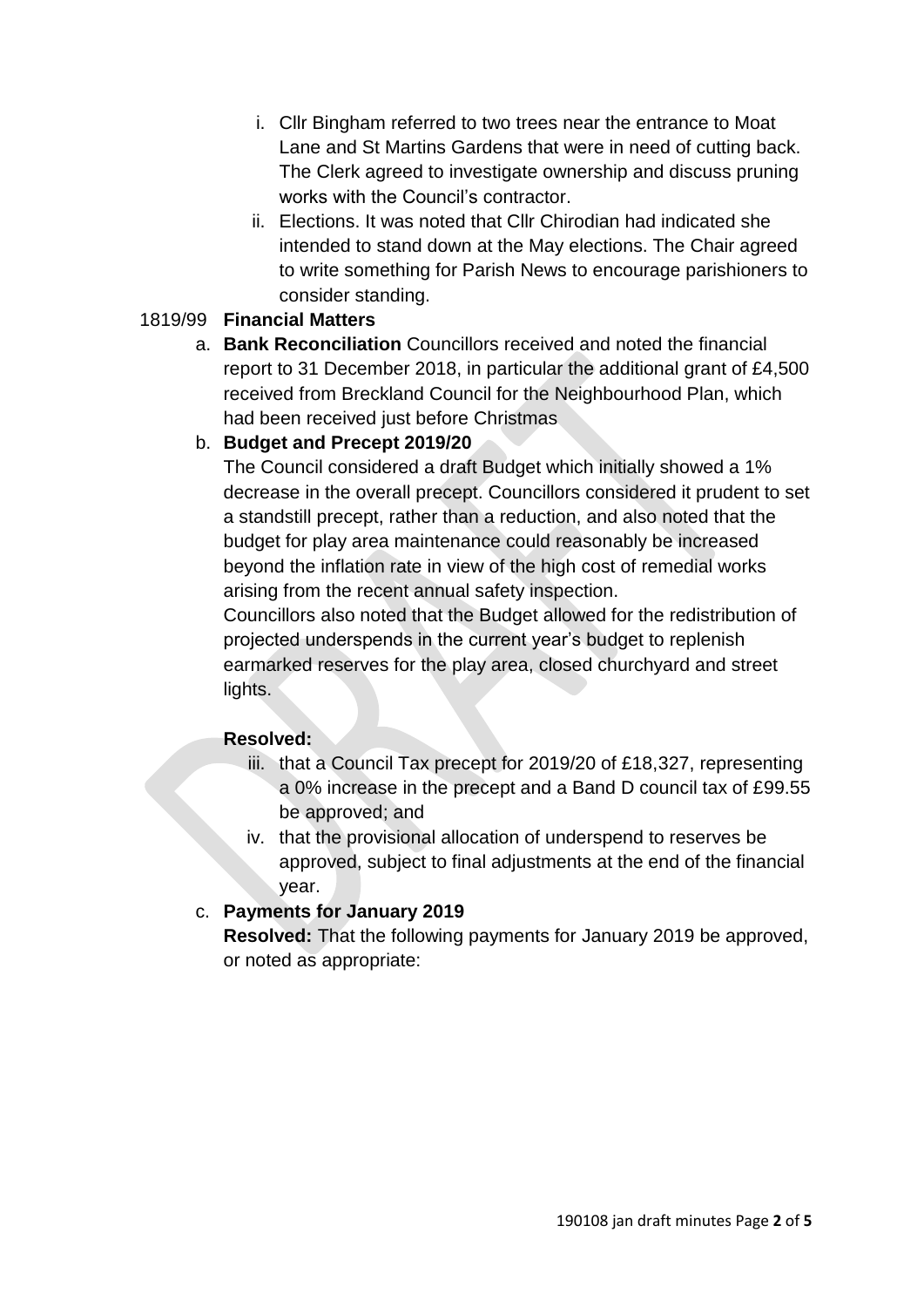| Payments List January 2019 for approval/noting                    |                |            |             |
|-------------------------------------------------------------------|----------------|------------|-------------|
| Payments marked with a cheque number for approval at this meeting |                |            |             |
| Payments marked DDR or STO are for information only               |                |            |             |
|                                                                   |                |            | Gross       |
|                                                                   | <b>Net</b>     | <b>VAT</b> | expenditure |
| □ 02/01/2019                                                      |                |            |             |
| <b>■Anglian Water (Wave)</b>                                      | 154.12 30.82   |            | 184.94      |
| $\Box$ Water charges to 7/12/18                                   |                |            |             |
| <b>DDR</b>                                                        | 154.12 30.82   |            | 184.94      |
| □ 08/01/2019                                                      |                |            |             |
| <b>■Broadland Tree Services</b>                                   | 250.00 50.00   |            | 300.00      |
| <b>■ Christmas tree supply, delivery and erection</b>             |                |            |             |
| 102017                                                            | 250.00 50.00   |            | 300.00      |
| $\blacksquare$ TT Jones                                           | 19.75          | 3.95       | 23.70       |
| <b>E</b> Street lights maintenance January- March 2019            |                |            |             |
| 102019                                                            | 19.75          | 3.95       | 23.70       |
| <b>■V Baker</b>                                                   | 60.00          | 0.00       | 60.00       |
| <b>■ Closed churchyard gardening December/Jan</b>                 |                |            |             |
| 102018                                                            | 60.00          | 0.00       | 60.00       |
| ■10/01/2019                                                       |                |            |             |
| <b>■ Norfolk Pension fund</b>                                     | 117.11         | 0.00       | 117.11      |
| December pension contributions                                    |                |            |             |
| <b>STO</b>                                                        | 117.11         | 0.00       | 117.11      |
| ■11/01/2019                                                       |                |            |             |
| <b>EEON</b>                                                       | 21.58          | 1.08       | 22.66       |
| Estreet lights electricity December 2018                          |                |            |             |
| <b>DDR</b>                                                        | 21.58          | 1.08       | 22.66       |
| $\Box$ 28/01/2019                                                 |                |            |             |
| <b>□T</b> Wenman                                                  | 437.46         | 0.00       | 437.46      |
| □ Salary for January 2019                                         |                |            |             |
| <b>STO</b>                                                        | 402.46         | 0.00       | 402.46      |
| □ Clerk's Office Expenses contribution January 2019               |                |            |             |
| <b>STO</b>                                                        | 35.00          | 0.00       | 35.00       |
| <b>Grand Total</b>                                                | 1,060.02 85.85 |            | 1,145.87    |

#### 1819/100 **Planning**

- a. **Current Applications**: No notification of new planning applications had been received prior to the meeting. (Note – notification was however received the following day of a planning application in respect of Chapel House, Chapel Street, and an extension of time has been sought to allow this to be considered at the February meeting
- b. **Planning Decisions**. The following decision was noted: **3PL/2018/1371/LB** Re-roofing, Replacement Windows, Replacement of External Render and associated Works Hill House Chapel Street New Buckenham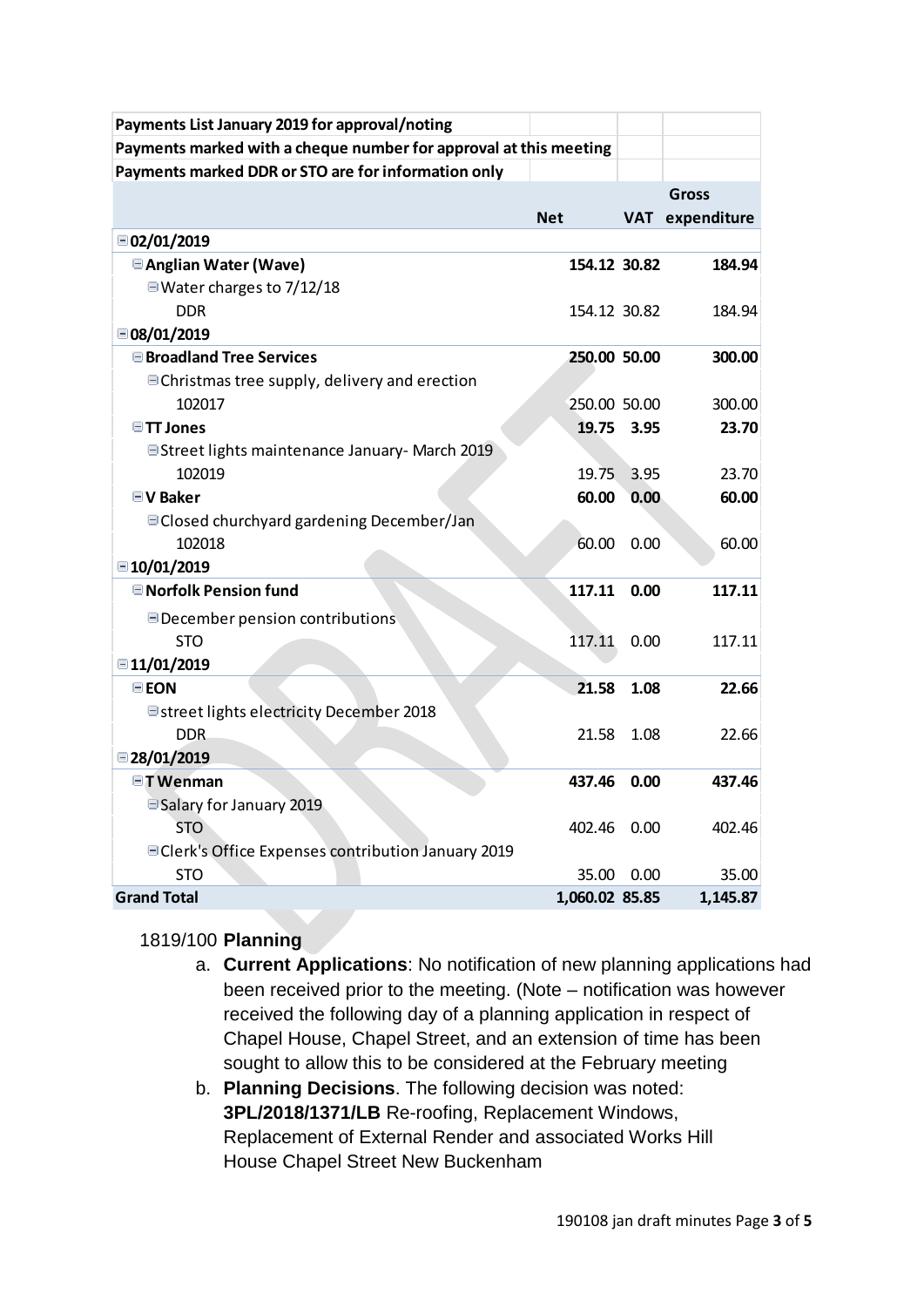# **c. Other planning issues**

The Clerk had been notified of £450 of Section 106 monies being held by Breckland for use by the Parish Council on recreational facilities. It was also noted that there was a further S 106 agreement in relation to the development at the old Garage site. It was agreed to investigate this further and bring this back to a future meeting.

#### 1819/101 **Neighbourhood Plan**

(a) Mr Charles Oxley gave an update on progress on the Neighbourhood Plan. The £4,500 grant from Breckland Council would allow for the payment of a consultant (whose services had been secured) to research traffic, parking and pavement related issues.

There was also discussion on a proposed workshop session for the Parish Councillors to meet with the steering group and discuss next steps in an informal setting. It was agreed provisionally to hold this on Saturday 23<sup>rd</sup> March from 10 am, subject to room availability

(b) There was a discussion on the NP Steering Group on the examiner's comments on the Breckland Local Plan. The particular issue was the removal of a clause requiring the support of the Parish Council for development within the village. Whilst this could be viewed as a retrograde step, there was also a view that the reference to the development plan (and therefore any approved Neighbourhood Plan) would protect the interests of the Parish Council in this regard. Further clarification would be sought. It was agreed to discuss this further before the end of the forthcoming 6 week consultation period.

#### 1819/102 **Community Project Fund Grants**

Further consideration was given to the proposals of the project fund group regarding changes to the scheme purpose and associated documents deferred from the November meeting.

**Resolved:** That the revised scheme purpose and associated documents be approved.

#### 1819/103 **Amenities**

#### a. **Allotments**

- i. One of the tenants had requested permission to erect a shed. This would be put on the agenda for the next meeting
- ii. The most recent meter reading had led to an exceptionally high charge for the last quarter from Anglian Water. It was possible that this was the effect of the very dry summer period, with several new allotment holders being active. The Chair agreed to ask Mr Hobley to take regular meter readings so that this could be monitored.